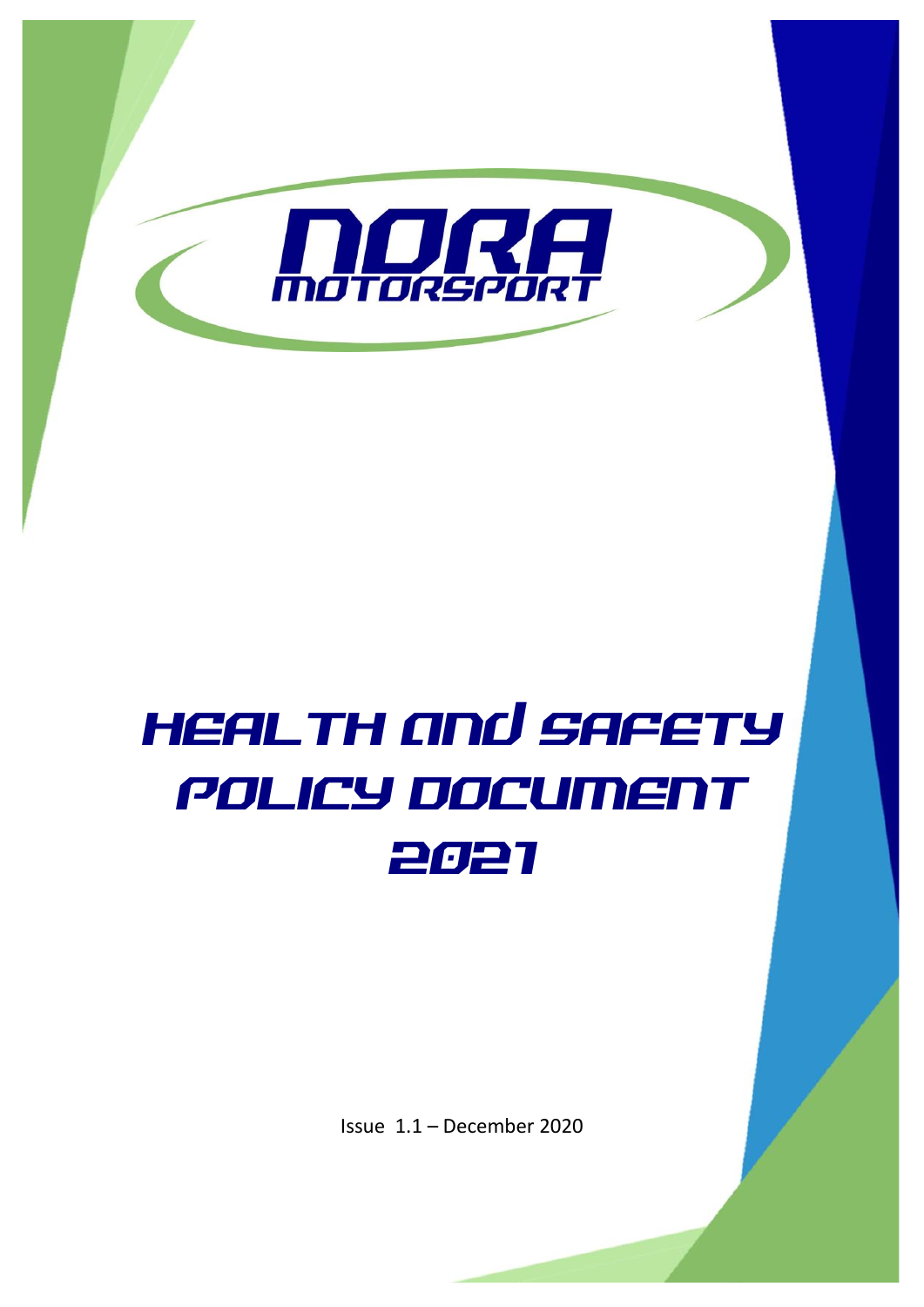#### VERSION HISTORY

| Version | Date          | Description                    |
|---------|---------------|--------------------------------|
| 1.0     | October 2019  | Creation of document.          |
| 1.1     | December 2020 | Address Change - Annual Review |
|         |               |                                |
|         |               |                                |
|         |               |                                |
|         |               |                                |
|         |               |                                |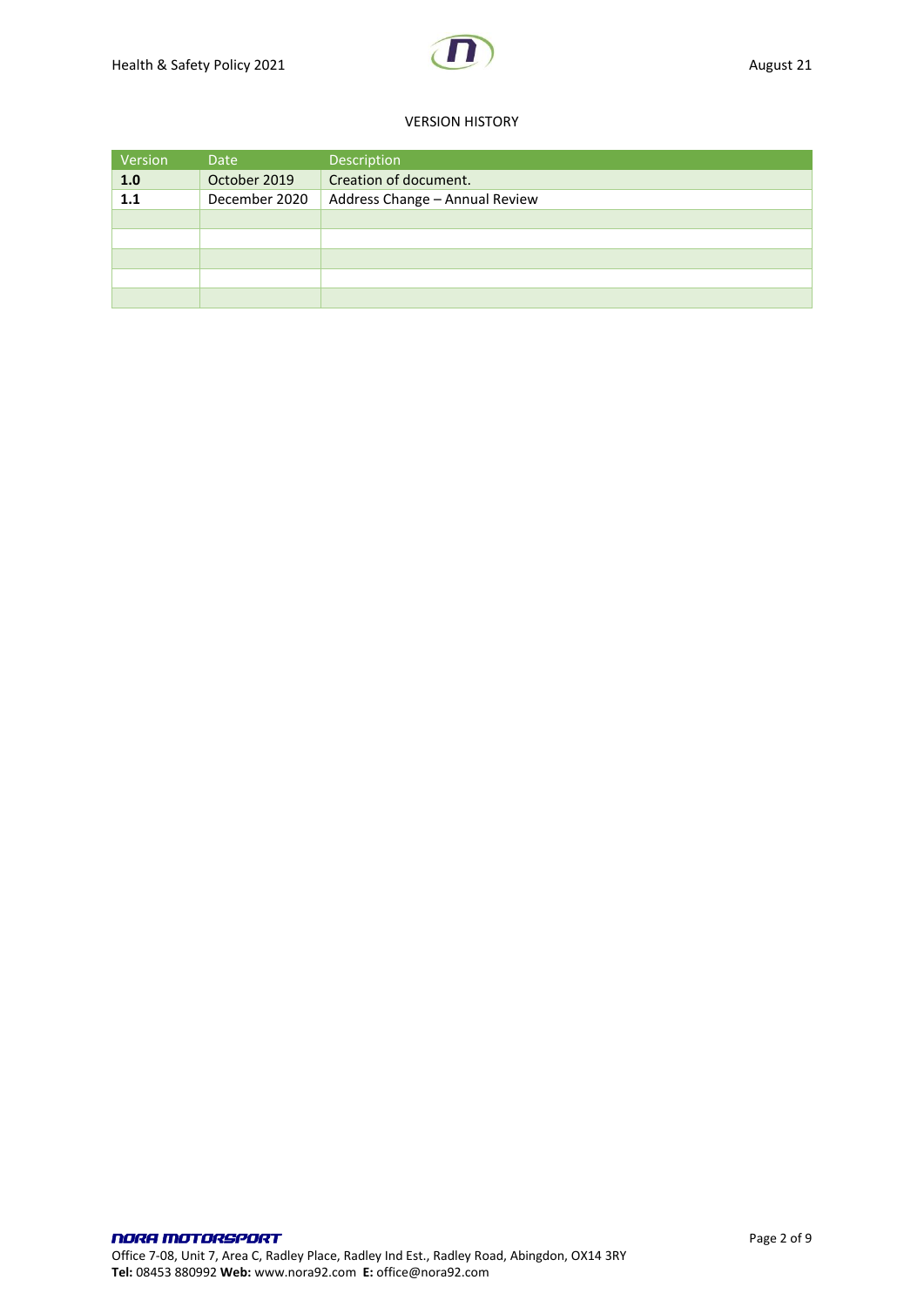#### **TABLE OF CONTENTS**

| $\mathbf{1}$ . |       |  |
|----------------|-------|--|
| 2.             |       |  |
| 3.             |       |  |
| 3.1            |       |  |
| 3.2            |       |  |
|                | 3.2.1 |  |
|                | 3.2.2 |  |
|                | 3.2.3 |  |
|                | 3.2.4 |  |
| 3.3            |       |  |
| 3.4            |       |  |
| 3.5            |       |  |
| 3.6            |       |  |
| 3.7            |       |  |
| 3.8            |       |  |
| 3.9            |       |  |
|                | 3.10  |  |
|                | 3.11  |  |
|                | 3.12  |  |
|                | 3.13  |  |
|                | 3.14  |  |
|                | 3.15  |  |
|                | 3.16  |  |
|                | 3.17  |  |
|                | 3.18  |  |
|                | 3.19  |  |
|                | 3.20  |  |
|                | 3.21  |  |
|                |       |  |
| 4.1            |       |  |
| 4.2            |       |  |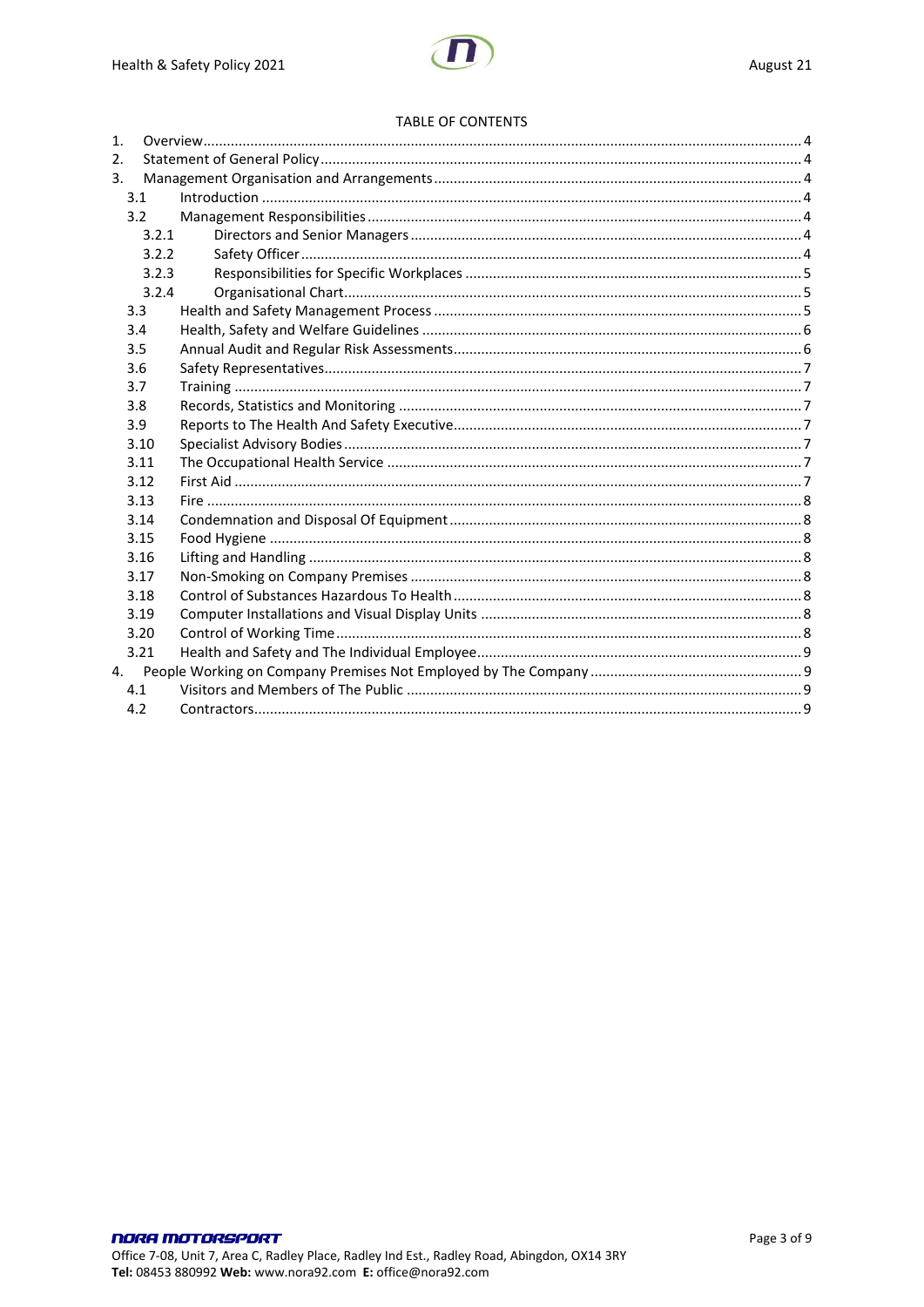

# <span id="page-3-0"></span>**1. Overview**

No discrimination is intended where references are made to specific gender within NORA's Code of Practice and Regulations

NORA Motorsport is a trading name of NORA 92 Limited, any reference to NORA in this document can relate to both NORA Motorsport and NORA 92 Limited.

<span id="page-3-1"></span>The contents of this document are copyright and may not be copied without prior permission of NORA.

# **2. Statement of General Policy**

NORA 92 Limited fully accepts the obligations placed upon it by the various Acts of Parliament covering health and safety. The Company requires its Chief Executive to ensure that the following policy is implemented and to report annually on its effectiveness.

# <span id="page-3-3"></span><span id="page-3-2"></span>**3. Management Organisation and Arrangements**

#### **3.1 Introduction**

This policy has been prepared and published under the requirements of Health & Safety at Work legislation. The purpose of the policy is to establish general standards for health and safety at work and to distribute responsibility for their achievement to all managers, supervisors, and other employees through the normal line management processes.

#### <span id="page-3-4"></span>**3.2 Management Responsibilities**

#### **3.2.1 Directors and Senior Managers**

<span id="page-3-6"></span><span id="page-3-5"></span>These managers are wholly responsible for the implementation and monitoring of the policy within the area of their specified responsibility.

#### **3.2.2 Safety Officer**

- The Safety Officer is a nominated manager responsible for co-ordinating effective health and safety policies and controls across the organisation.
- The Safety Officer is responsible for:
	- $\circ$  the production and maintenance of the Company's policy and ensuring that Department Guidelines are consistent with policy;
	- o its application;
	- o monitoring and reporting on the effectiveness of the policy;
	- o the provision of general advice about the implication of the law;
	- o the identification of health and safety training needs. The safety officer also acts on behalf of the Chief Executive, as the Company's formal link with the Health and Safety Executive, Environment Health Departments and other external agencies;
	- o the production and maintenance of any health and safety documents or codes of practice as necessary for any relevant area of the Company services where this is required.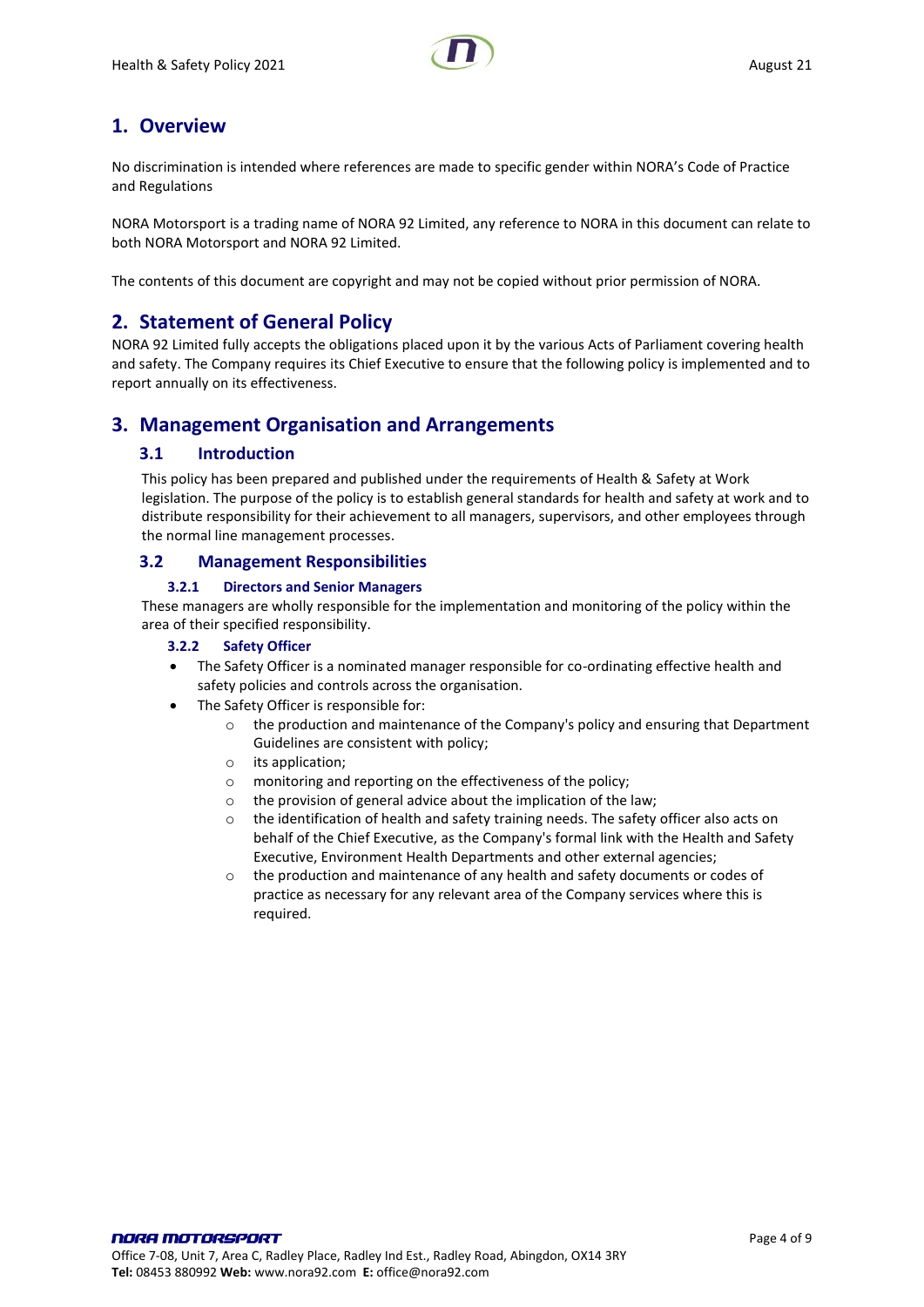#### **3.2.3 Responsibilities for Specific Workplaces**

<span id="page-4-0"></span>

| <b>General Manager</b>  | Senior manager                                    | The Company General Manager<br>is responsible for the<br>implementation of the Company<br>Policy in accordance with the<br>current Policy Statement.                                                                                |
|-------------------------|---------------------------------------------------|-------------------------------------------------------------------------------------------------------------------------------------------------------------------------------------------------------------------------------------|
| Office Manager          | Manager of office spaces                          | They are responsible for<br>compliance with the Company<br>Policy for office work and other<br>work activities and staff matters.                                                                                                   |
| Affiliated Organisation | Chairperson or head of affiliated<br>organisation | Responsible for compliance with<br>the Company Policy for the<br>safety of the event in respect of<br>officers of the organisation.                                                                                                 |
| Organisation of Events  | Clerk of the Course                               | Responsible for compliance with<br>the Company Policy for the<br>safety of the event in respect of<br>staff, volunteers, contractors,<br>persons attending and any other<br>parties who may be affected by<br>the event activities. |
| All Employees           | All employees and event staff<br>and volunteers   | Take reasonable care for the<br>health and safety of themselves<br>and other persons who may be<br>affected by their acts or<br>omissions at work.                                                                                  |

<span id="page-4-1"></span>



## <span id="page-4-2"></span>**3.3 Health and Safety Management Process**

- NORA believes that consideration of the health, safety and welfare of staff is an integral part of the management process. The provision of the Health and Safety at Work etc Act, associated Codes of Practice and other relevant Directives will be adopted as required standards within the Company. Responsibility for health and safety matters shall be explicitly stated in management job descriptions.
- The Company requires managers to approach health and safety in a systematic way, by identifying hazards and problems, planning improvements, taking executive action and monitoring results so that the majority of health and safety needs will be met from locally held budgets as part of day-to-day management, although many health and safety problems can be rectified at little additional cost.
- If unpredictable health and safety issues arise during the year, the Directors must assess the degree of risk, in deciding the necessary resources and actions to commit to addressing these issues.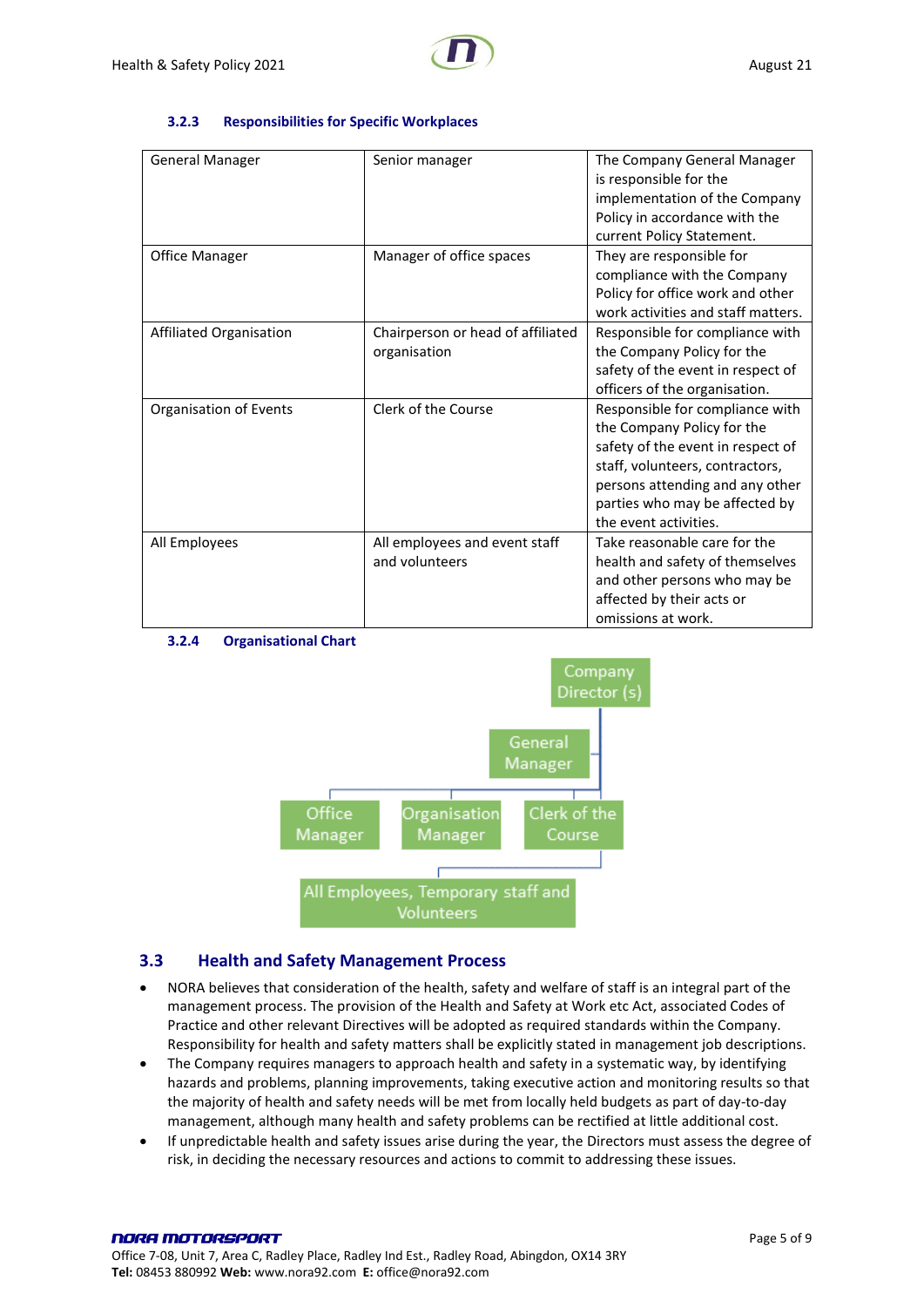

# <span id="page-5-0"></span>**3.4 Health, Safety and Welfare Guidelines**

- It is the policy of NORA to require departmental managers to produce appropriate departmental health and safety policies or guidelines. These should embody the minimum standards for health and safety for the department and the work organised within it.
- It shall be the responsibility of the manager to bring to the attention of all members of their staff, the provisions of the guidelines, and to consult with appropriate Health and Safety Representatives about the updating of these guidelines. Suggested model contents of a guideline are:
	- o a clear statement of the role of the department;
	- o regulations governing the work of the department;
	- o clear reference to safe methods of working;
	- $\circ$  information about immediate matters of health and safety concern, such as fire drills, fire exits, first aid;
	- o training standards;
	- o the role and identity of the Health and Safety Representative;
	- $\circ$  names of specialist advisers who can be approached about the work of the department;
	- o the manager responsible for organisation and control of work;
	- o accident reporting procedures;
	- o departmental safety rules;
	- o fire procedures;
	- o policies agreed by the Company.

## <span id="page-5-1"></span>**3.5 Annual Audit and Regular Risk Assessments**

- It is the policy of NORA to require a thorough examination of health and safety performance against established standards in each department, at least annually. The technique to be adopted for such examinations will be the 'Safety Audit'. The Audit requires review of:
	- 1. standards laid down in the policy;
	- 2. departmental guidelines;
	- 3. relevant regulations;
	- 4. environmental factors;
	- 5. staff attitudes;
	- 6. staff instructions;
	- 7. methods of work;
	- 8. contingency plans;
	- 9. recording and provision of information about accidents and hazards and the assessment of risk.
- The information obtained by the Audit will be used to form the basis of the plan for the department for the following year.
- The responsibility for ensuring that audit activity is carried out as part of this policy rests with the Directors and will be carried out by the Safety Officer. Although the Audit remains a management responsibility, managers are required as part of this policy to seek the involvement of the appropriate Health and Safety Representative in the conduct of the Audit.
- It is the management's responsibility to ensure that any deficiencies highlighted in the Audit are dealt with as speedily as possible.
- In addition to carrying out Safety Audits, it is the responsibility of the department manager to have checked, at least quarterly, all portable equipment, including electrical appliances, in their area, and to ensure that all problems are immediately dealt with.
- Managers have a continual responsibility for the elimination of hazards in order to maintain a safe working environment and will also be expected to carry out regular risk assessments in line with the Health and Safety Executive Guidelines; that is follow the 5 steps:
	- 1. Identify the hazards
	- 2. Decide who might be harmed and how
	- 3. Evaluate the Risks and decide on precautions
	- 4. Record the findings and implement the precautions
	- 5. Review the assessment and update when necessary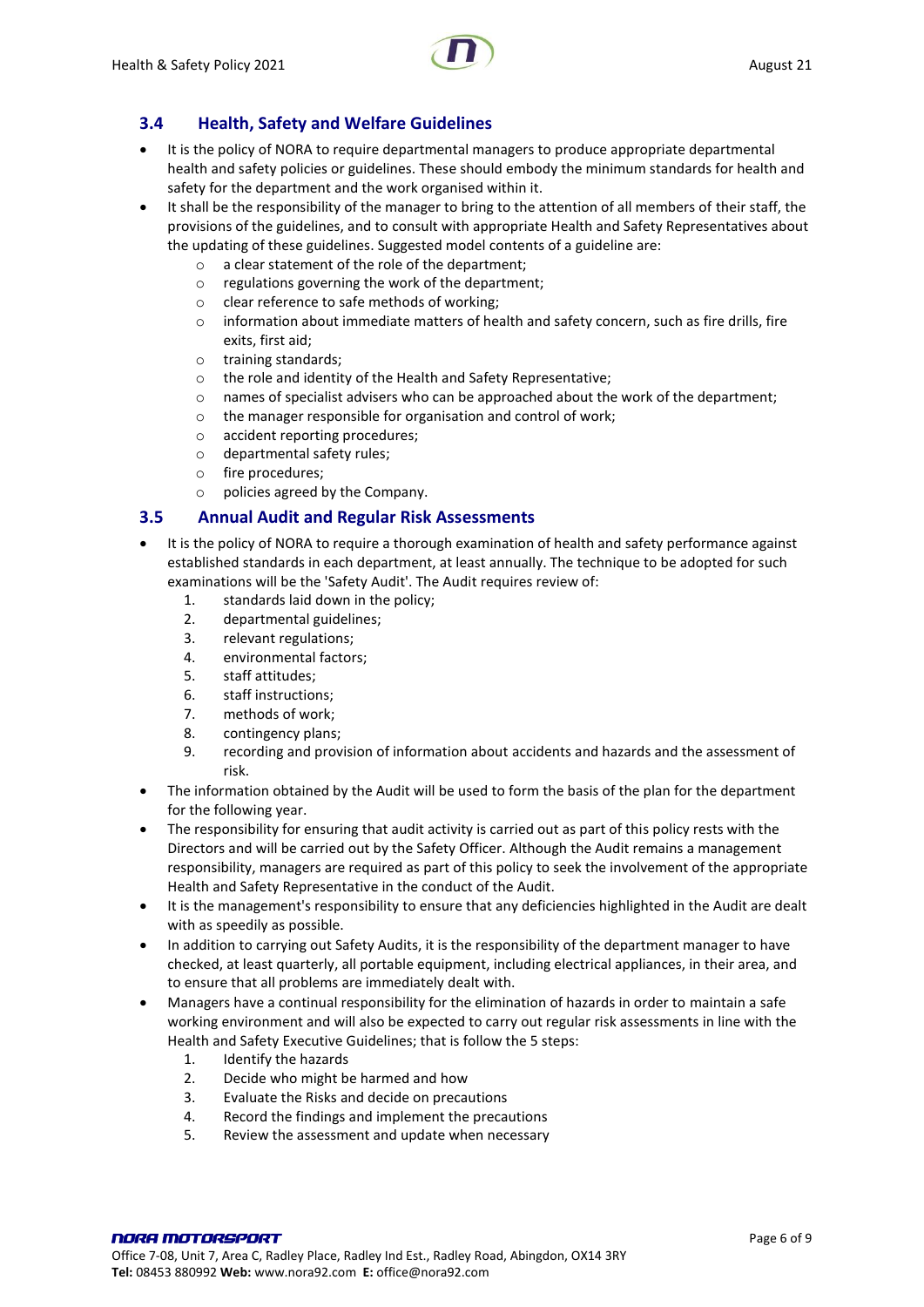

# <span id="page-6-0"></span>**3.6 Safety Representatives**

NORA will support Safety Representatives in carrying out their role and give all reasonable assistance. Safety Representatives will be encouraged to discuss specific health and safety issues with the relevant person in the hierarchy. They may also formally report hazardous or unsafe circumstances to the Head of Department and will be formally notified of the remedial action taken or be given a reason why the action cannot be taken.

# <span id="page-6-1"></span>**3.7 Training**

- Health and Safety training shall be incorporated within annual training programmes, as part of the development of a systematic training plan. Health and Safety training needs will, therefore, be identified and planned for in the same manner as other training needs.
- Four areas of need shall be given special priority:
	- $\circ$  training for managers, to equip them with an understanding of the manager's responsibilities under this policy, and the role and purpose of safety representatives;
	- o training for safety representatives to enable them to discharge their function;
	- $\circ$  training for all members of staff to acquaint them with the main provisions of the law and its practical implication, the main features of this policy and key safety rules;
	- $\circ$  induction and in-service training for staff at all levels to acquaint them fully with new requirements and hazards.

#### <span id="page-6-2"></span>**3.8 Records, Statistics and Monitoring**

The Company will operate systems for recording, analysis and presentation of information about accidents, hazard situations and untoward occurrences. Advice on systems will be provided by the Safety Officer, in conjunction, where appropriate with specialist advisory bodies for example local Environmental Health Departments, and the responsibility for the operation of these systems rests with managers and supervisors at all levels. Information obtained from the analysis of accident statistics must be acted upon and, where necessary, bids for additional expenditure made to the Directors.

# <span id="page-6-3"></span>**3.9 Reports to The Health And Safety Executive**

The responsibility for meeting the requirements of the Reporting of Injuries, Diseases and Dangerous Occurrences Regulations 1985 (RIDDOR) to the Health and Safety Executive, shall rest with the Directors as delegated to the General Manager.

## <span id="page-6-4"></span>**3.10 Specialist Advisory Bodies**

Certain bodies and the individual members of those bodies have always had a Health and Safety role, most notably, the Health & Safety executive, or local Environmental Health Departments. If further specialist advice is required, this may be obtained by Managers from expert individuals or bodies outside the Company.

## <span id="page-6-5"></span>**3.11 The Occupational Health Service**

It is the policy of the Company to obtain independent Occupational Health advice when required. Such services can include counselling on health and associated matters, investigation of hazards and accidents, environment studies, health interviews and employment medicals.

## <span id="page-6-6"></span>**3.12 First Aid**

It is the policy of the Company to make provision for First Aid and the training of 'First Aiders' in accordance with the First Aid Regulations (1982). The Safety Officer is responsible for ensuring the Regulations are implemented and for identifying training needs.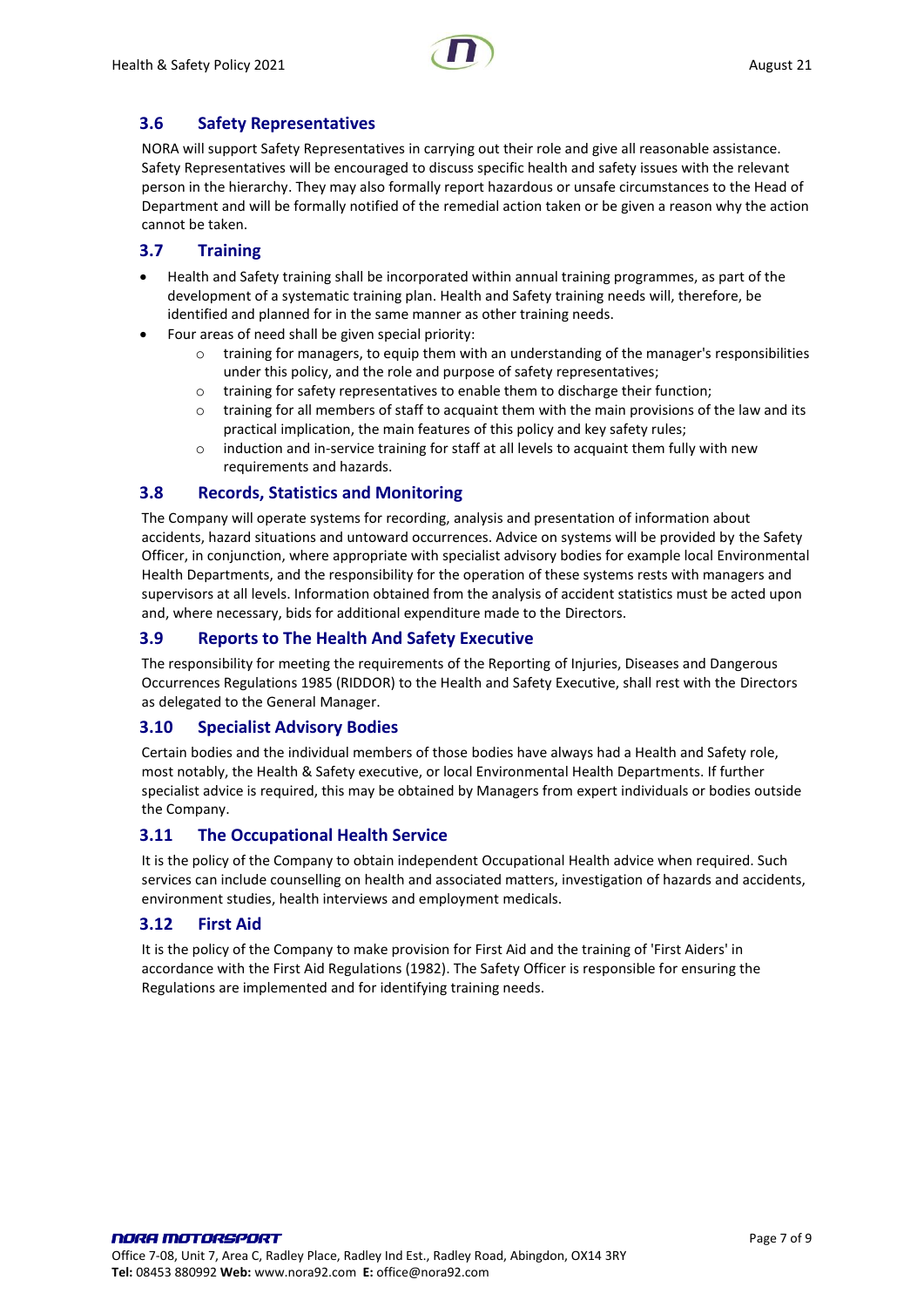# <span id="page-7-0"></span>**3.13 Fire**

- The Directors are responsible for ensuring that the staff receive adequate fire training, and that nominated fire officers are designated in all NORA premises. The Directors delegate these responsibilities to the General Manager.
- In addition the Company will nominate a Fire Officer (this may be the Safety Officer or someone external to the Company) who will:
	- o report and advise on the standard of fire safety in the Company's premises and the standard of fire training of its staff;
	- $\circ$  undertake overall responsibility for fire training:
	- o assist in the investigation of all fires in the Company's premises and to submit reports of such incidents.

## <span id="page-7-1"></span>**3.14 Condemnation and Disposal Of Equipment**

Procedures for the, condemnation and disposal of equipment are determined by the Directors. Managers introducing new equipment should have such equipment checked initially by the Safety Officer.

## <span id="page-7-2"></span>**3.15 Food Hygiene**

Those Managers who have responsibility for food acquisition, storage, processing and serving, and staff induction and hygiene training, are responsible for ensuring that these functions are undertaken to the necessary legal standards. Any suspected outbreak of food poisoning or other unexplained and possibly food related incidents must be reported to the Safety Officer.

#### <span id="page-7-3"></span>**3.16 Lifting and Handling**

Managers are responsible for informing staff of safe lifting techniques. The Safety Officer will identify specific training needs and ensure training in lifting and handling is provided to staff who require it.

#### <span id="page-7-4"></span>**3.17 Non-Smoking on Company Premises**

NORA policy is that there will be no smoking in its buildings. The overall aim is to reduce smoking and so save life, reduce risk of fire, prevent unnecessary illness and chronic disability. The rules relating to smoking on Company premises are available from Head Office. These rules also extend to e-cigarettes / vaping.

## <span id="page-7-5"></span>**3.18 Control of Substances Hazardous To Health**

The Control of Substances Hazardous to Health Regulations (COSHH) require the Company to identify those substances which are in use and which are hazardous to health (as legally defined) and to assess the risk of those substances. The Company must also provide and use controls to prevent exposure to substances hazardous to health; maintain controls by monitoring exposure, or by health surveillance of employees; and provide information, instruction and training for employees on all these matters. The Safety Officer is responsible for implementing these Regulations.

## <span id="page-7-6"></span>**3.19 Computer Installations and Visual Display Units**

All new computer installations must adhere to the British Standard Specifications and comply with the Health and Safety (Display Screen Equipment) Regulations 1992. All new employees operating such equipment are expected to read the Health and Safety Executive guidance entitled 'Working with Display Screen Equipment'. New employees who regularly use VDUs will be required to undergo sight screening.

## <span id="page-7-7"></span>**3.20 Control of Working Time**

NORA is committed to the principles of the Working Time Regulations. No member of staff is expected to work more than 48 hours per week (including overtime) unless there are exceptional circumstances. Similarly, all other requirements of the regulations e.g. in relation to breaks, night workers etc. will be complied with.